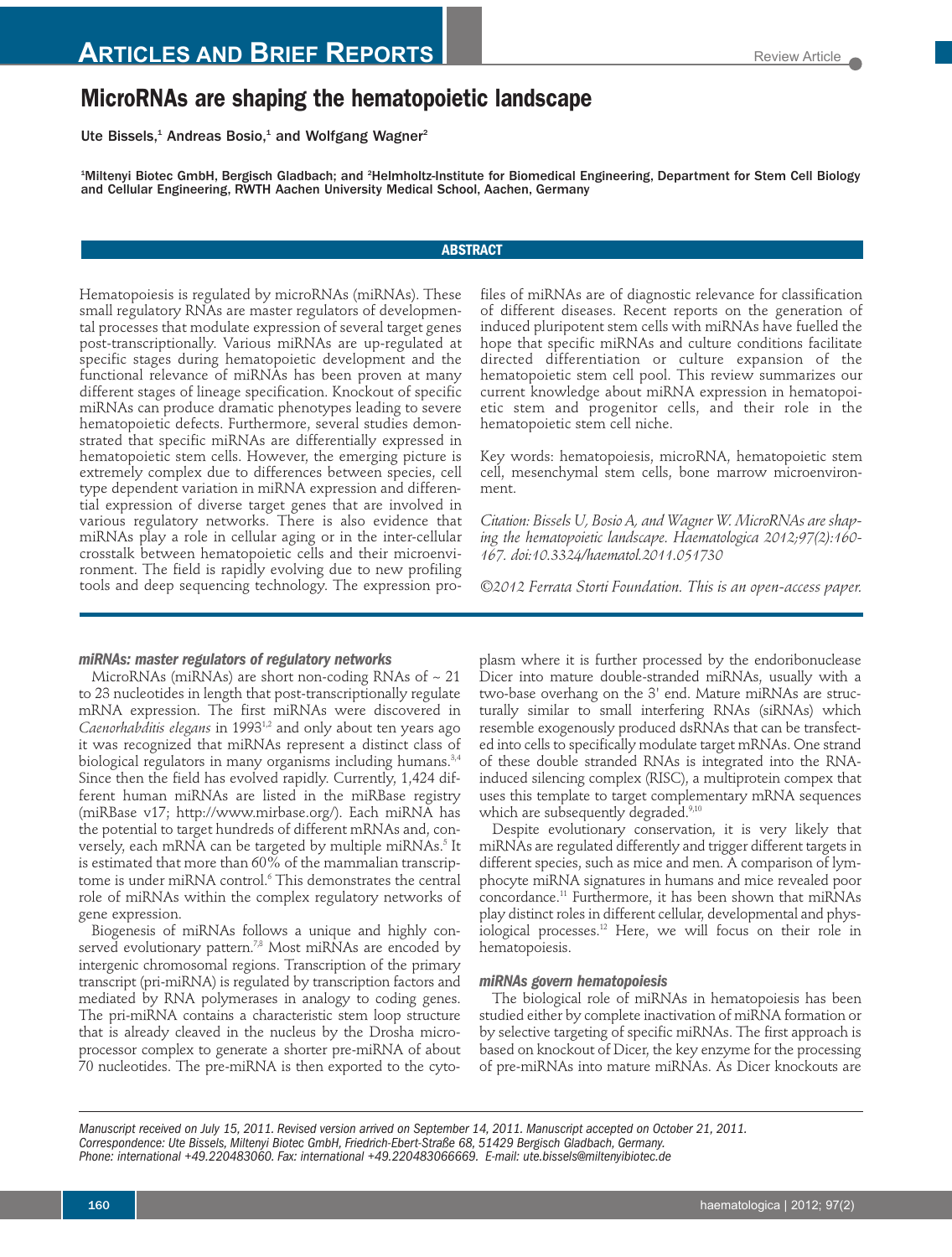embryonic lethal,<sup>13</sup> their *in vivo* role in adult hematopoiesis can only be studied by conditional knockouts. Likewise, embryonic stem cells deficient for DGCR8, a subunit of the microprocessor complex which mediates the biogenesis of microRNAs from the primary microRNA transcript, accumulate in the G1 phase of the cell cycle and exhibit defective differentiation.14,15 However, when Dicer was deleted conditionally at an early stage of T-cell development using an Lck-Cre transgenic mouse, it was shown that Dicer does not seem to be essential for CD4/CD8 lineage commitment,<sup>16</sup> whereas it is involved in the development of regulatory T cells.<sup>17</sup> Furthermore, conditional inactivation of Ago2, a protein of the RISC complex, led to severe hematopoietic defects.<sup>18</sup>

Genetic inactivation of selective miRNAs can also produce dramatic phenotypes. Virtually every step in hematopoisis seems to be finely tuned by specific miRNAs, as reviewed by other authors<sup>12,19</sup> and summarized in Figure 1. For example, knockout of miR-155 affected T-cell differentiation, germinal center B-cell responses, and responses to bacterial and viral infection.<sup>21,22</sup> Ectopic expression of miR-181 in lineage negative (Lin-) hematopoietic progenitor cells from mouse bone marrow increased the fraction of B lineage cells (CD19+ ) *in vitro* and *in vivo*. <sup>23</sup> Furthermore, it was demonstrated that miR-150 drives megakaryocyte-erythrocyte progenitor (MEP) differentiation towards megakaryocytes at the expense of erythroid cells.<sup>24</sup> Erythropoiesis was reported to be promoted by miR-451, miR-16 and miR-144, and negatively regulated by miR-150, miR-155, miR-221, miR-222 and miR-223.25-28 The miRNA cluster miR-17- 5p-92 controls monocytopoiesis<sup>29</sup> and miR-424 is up-regulated during monocyte/macrophage differentiation. Within the lymphoid lineage, the choice between T and B cells is regulated by miR-150.30,31 miR-125b supports myelopoiesis but not G-CSF-induced granulocytic differentiation and it has been suggested that this involves targeting of the c-Jun and Jund pathways.<sup>32</sup> Overall, miRNA function is not only species and tissue dependent, but it also plays distinct roles in cells at different developmental stages.

## *miRNA expression in hematopoietic stem and progenitor cells*

Most of the studies that have been performed so far on miRNA expression in hematopoietic stem and progenitor cells focus on hematopoietic lineage differentiation. The early steps of hematopoietic stem cell (HSC) differentiation, e.g. the role of miRNAs in self-renewal of long-term and short-term repopulating HSCs, is still little understood. miRNA expression profiling in HSC is hampered by the low number of available cells, the wide spectrum of surface marker combinations that are used to enrich for HSC, and the lack of human HSC marker for the isolation of a highly purified stem cell population. Expression of miRNAs has been analyzed in human primitive Lin-CD34+ CD38- CD90<sup>+</sup>CD45RA<sup>-</sup> cells,<sup>33,34</sup> CD34<sup>+</sup>CD38<sup>-</sup> cells,<sup>35</sup> CD133<sup>+</sup> cells<sup>36,37</sup> and murine HSCs.<sup>33,38-40</sup> Recently, Arnold *et al.*<sup>41</sup> identified miRNAs unique to various tissue-specific murine stem cells (including LT-HSCs, skeletal muscle stem cells and neural stem cells) and miRNAs shared by multiple tissue-specific stem cells. miRNA expression profiles are further available for CD34<sup>+</sup> progenitor cells from bone marrow, peripheral blood, mobilized peripheral blood and cord blood.42-44 miR-125b was found to be highly expressed in HSCs (Lin− CD34+ CD38− CD90+ CD45RA− ) and MPPs (Lin− CD34+ CD38− CD90− CD45RA− ) compared to more

committed progenitor populations.<sup>34</sup> Recently, we presented the first relative and absolute miRNA copy number profile of CD133<sup>+</sup> bone marrow cells and directly compared donor-matched CD133+ cells with the more differentiated CD34+ CD133− and CD34− CD133− cells on miRNA and mRNA levels.45,46 Eighteen miRNAs were significantly differentially expressed between CD133+ and CD34+ CD133− cells. These differentially expressed miRNAs are involved in inhibition of differentiation, prevention of apoptosis, and cytoskeletal remodeling.

A comparison of the available miRNA profiles of primitive human hematopoietic cell populations is shown in Table 1. miR-142-3p and miR-142-5p expression was lower in the stem cell fraction in all three data sets. miR-10 and miR-146a were more highly expressed in CD133+ cells in the data of Jin *et al.*<sup>37</sup> and Bissels *et al.*<sup>45</sup> Liao *et al.*<sup>35</sup> described 22 miRNAs as down-regulated in CD34+ CD38− cells and 9 as over-expressed. Notably, none of the more highly expressed miRNAs was significantly differentially expressed in the data set of Jin *et al.*<sup>37</sup> and Bissels *et al.*<sup>45</sup> Some of this discrepancy might be due to the different stem cell sources. A comparison between CD34*<sup>+</sup>* cells from CB and BM carried out by Merkerova *et al.*<sup>44</sup> revealed 13 differentially expressed miRNAs. This included, for example, miR-

#### Table 1. Comparison of different miRNA profiling studies in HSC.

|                           | Jin et al. <sup>37</sup> | Liao et al. <sup>35</sup>    | Bissels et al. <sup>45</sup> |                  |
|---------------------------|--------------------------|------------------------------|------------------------------|------------------|
| <b>Source</b>             | <b>mPB</b>               | CB                           | <b>BM</b>                    | <b>BM</b>        |
| <b>Stem cell fraction</b> | <b>CD133*</b>            | <b>CD34*CD38<sup>-</sup></b> | <b>CD133*</b>                | <b>CD133*</b>    |
| <b>Control fraction</b>   | PB                       | <b>CD34*</b>                 | <b>CD34*CD133*</b>           | CD133-CD34-      |
| $m$ i $R-10a$             | 1                        | n.a.                         | 1                            | 1                |
| $m$ i $R-146a$            | 1                        | n.a.                         | 1                            | $\mathbf{1}$     |
| $miR-142-3p$              | $-1$                     | $-1$                         | $-1$                         | $-1$             |
| $miR-142-5p$              | $-1$                     | $-1$                         | $-1$                         | $-1$             |
| $miR-130a$                | 1                        | $-1$                         | $\theta$                     | $\mathbf 1$      |
| miR-181a                  | n.a.                     | $-1$                         | $\theta$                     | $\mathbf{1}$     |
| $m$ i $R-30$ b            | $-1$                     | n.a.                         | $\theta$                     | 1                |
| $m$ i $R-19b$             | 1                        | $-1$                         | $\theta$                     | 1                |
| $miR-20a$                 | n.a.                     | $-1$                         | $\theta$                     | 1                |
| $m$ iR-221                | 1                        | n.a.                         | $\theta$                     | 1                |
| $miR-126-3p$              | 1                        | n.a.                         | $\theta$                     | 1                |
| $miR-26a$                 | 1                        | n.a.                         | $\theta$                     | 1                |
| $m$ i $R-144$             | n.a.                     | $-1$                         | $\theta$                     | $-1$             |
| $m$ i $R-15a$             | n.a.                     | $-1$                         | $\theta$                     | $-1$             |
| LET-7i                    | $-1$                     | n.a.                         | $\theta$                     | $-1$             |
| miR-18a                   | n.a.                     | $-1$                         | $\theta$                     | $-1$             |
| miR-191                   | $-1$                     | n.a.                         | $\theta$                     | $-1$             |
| $m$ i $R-16$              | $-1$                     | $-1$                         | $\theta$                     | $\overline{0}$   |
| $m$ i $R-17$              | 1                        | $-1$                         | $\theta$                     | $\boldsymbol{0}$ |
| $m$ i $R-21$              | $-1$                     | $-1$                         | $\theta$                     | $\theta$         |
| $miR-93$                  | 1                        | $-1$                         | $\theta$                     | $\theta$         |
| $m$ i $R-19a$             | 1                        | $-1$                         | $\theta$                     | $\overline{0}$   |
| $m$ i $R-20$ b            | 1                        | $-1$                         | $\theta$                     | $\bf{0}$         |
| $m$ i $R-29b$             | $-1$                     | n.a.                         | 1                            | $\boldsymbol{0}$ |
| $miR-29a$                 | $-1$                     | n.a.                         | 1                            | $\boldsymbol{0}$ |

*miRNAs differentially expressed by at least two of the three datasets are listed. 1: miRNAs higher expressed in the stem cell fraction; -1: miRNA lower expressed in the stem cell fraction; 0: no differential expression; n.a.: not analyzed.*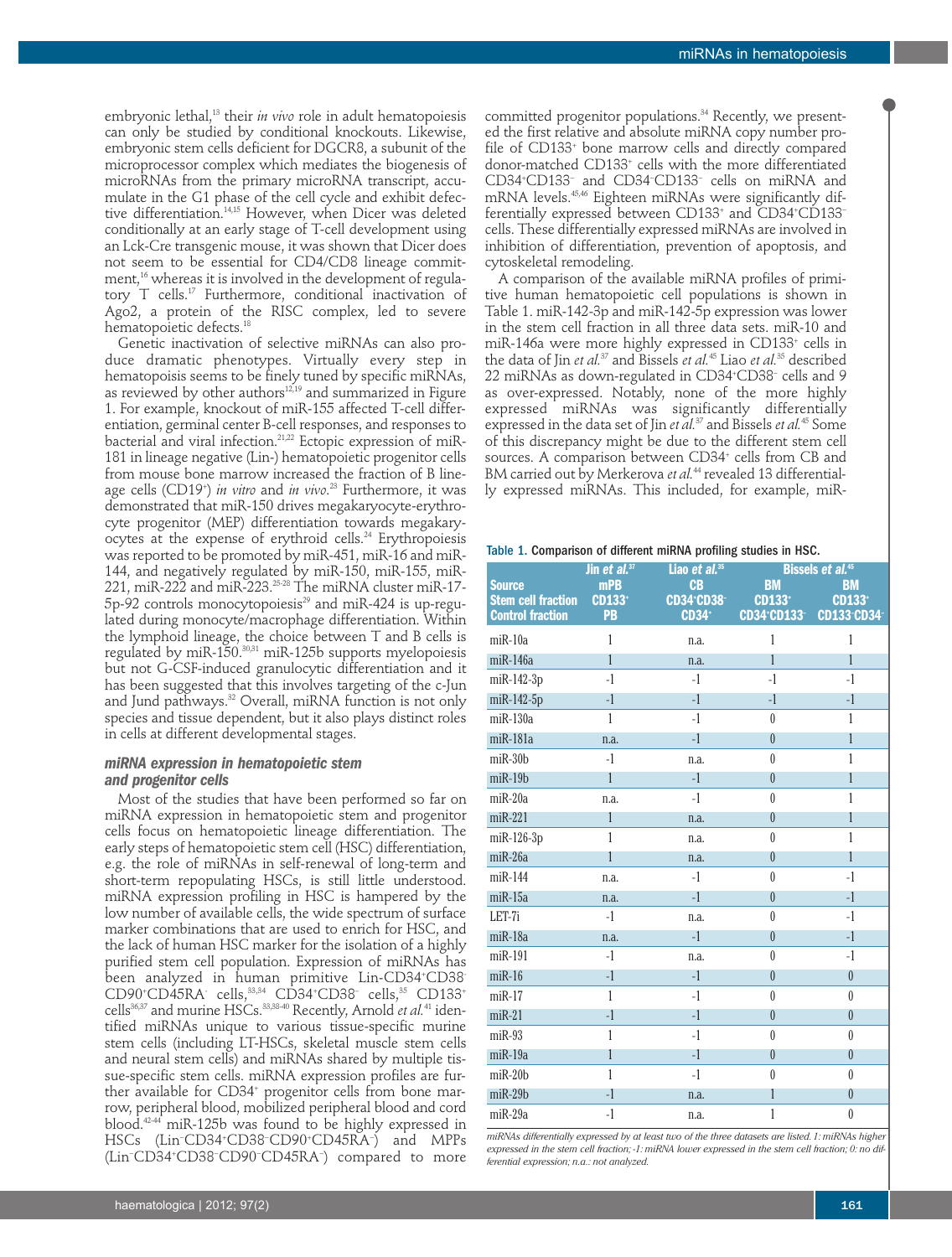520h, one of the HSC enriched miRNAs found by Liao *et al.*<sup>35</sup> that was only detected in CD34+ cells from CB. miR-29a and miR-29b expression was lower in the CD34+ CD38– cells analyzed by Liao *et al.*<sup>35</sup> but more highly expressed in CD34+ CD38− analyzed by Han *et al.*<sup>33</sup> and in the CD133+ cells analyzed by Bissels *et al.*<sup>45</sup> Taken together, there is considerable variation in miRNA expression profiles of HSC in different studies that can be attributed to the different stem cell fractions used for comparison. Improved methods to separate specific cell populations will increase our knowledge about miRNA expression in HSCs. The revolution in deep sequencing technologies facilitates the discovery of new miRNAs in highly purified cell populations, further evaluation of already annotated miRNAs, and the analysis of miRNA variants such as editing events.43,47 This technology, in combination with improved cell separation methods, may identify a common miRNA signature of HSC; if it exists at all. Either way, the situation becomes even more complex with the different signal cascades and pathways which are activated in different cell types and which are potentially regulated by specific miRNAs.

## *The role of specific miRNAs in HSCs*

For each miRNA, a fairly large number of potential mRNA targets can be predicted by bioinformatic algorithms based on sequence homology comparisons. However, such target genes have to be functionally validated; if possible by using the same primary cells. Despite limitations in the material available, several target genes could be validated in HSCs, especially in CD34<sup>+</sup> cells (Table 2). This supports the notion that expression of key regulatory genes in hematopoiesis is influenced by specific miRNAs, and most likely their action is at the same time interwoven into various other pathways.

The functional sequel of miRNAs in hematopoisis can also be assessed by lineage specific colony forming unit (CFU) assays. Georgantas and co-workers<sup>42</sup> showed that miR-155 transduced CD34+ cells generated fewer myeloid and erythroid colonies. Labbaye *et al.*<sup>52</sup> demonstrated that miR-146 transduced CD34+ cells generated fewer megakaryocytic colonies. Bissels and co-workers<sup>45</sup> provided the first evidence for a direct regulation of CD133 by miR-142-3p that has a lower expression in CD133+ cells as compared to CD34+ CD133– cells. Overexpression of miRNAs in CD133+ cells demonstrated that miR-142-3p has a negative influence on the overall colony forming ability in HSC-CFU assays. miR-520h was found to be over-expressed in CD34+ CD38– stem cells and it was suggested that miR-520h promotes differentiation into progenitor cells by inhibiting ABCG2 expression.35 Han *et al.*<sup>33</sup> were able to show that miR-29a induces aberrant self-renewal capacity in CMPs and GMPs. These results support the notion that specific miRNAs play a fundamental role in the regulation of hematopoiesis, whereas their role in the regulation of selfrenewal and differentiation in primitive HSCs has not yet been clearly understood.

#### *miRNAs in the hematopoietic stem cell niche*

It is commonly accepted that HSC function is tightly controlled by their cellular microenvionment, i.e. the hematopoietic stem cell niche.<sup>57,58</sup> Hence, the cellular composition in the bone marrow has a direct impact on hematopoiesis. Mesenchymal stromal cells (MSC) are precursors for osteoblasts, adipocytes and chondrocytes<sup>59</sup> and there is sound evidence that interaction of HSC and MSC is

involved in maintenance and regulation of stem cell function.<sup>60-6</sup>

MicroRNAs regulate proliferation and differentiation of MSC;64 miR-125b, miR-146a and miR-196a affect osteogenic differentiation and cell proliferation.<sup>65-67</sup> Adipogenic differentiation is stimulated by miR-143<sup>68</sup> and miR-204 $\%$  whereas miR- 21 and miR-27 have been shown to down-regulate adipogenesis by directly targeting the adipogenic transcription factor PPARG.<sup>70,71</sup> Recently, Bork and  $co$ -workers<sup>72</sup> have for the first time identified miR-369-5p and miR-371 as two additional adipogenic regulators. Adipogenic differentiation was significantly impaired by miR-369-5p, whereas it was enhanced by miR-371. However, it has to be stated that MSC are very heterogeneous and that the function of specific miRNAs might vary between different cell preparations or even between different subpopulations within MSC.<sup>73</sup>

The stromal function of MSC changes in the course of cellular aging.74 Early passages have been shown to maintain a primitive CD34+ CD133+ immunophenotype upon culture expansion, whereas later passages stimulate proliferation and differentiation.<sup>75</sup> These functional changes are accompanied by continuous changes in their gene expression profile<sup>76</sup> and DNA-methylation pattern.<sup>77</sup> Furthermore, miRNA expression profiles vary in the course of culture expansion $78,79$  and these may contribute to the supportive hematopoiesis function of MSC. Interestingly, secretion of the chemo-attractant stromal derived factor 1 (SDF1 or CXCL12) is also influenced by miRNAs: miR-886-3p specifically targets the 3´untranslated region of SDF1 mRNA thereby modulating the expression of this chemokine which plays a critical role in hematopoietic regulation.<sup>80</sup> Thus, miRNAs do not only regulate the cellular constituents of HSC and their niche, they are also involved in their crosstalk.

## *Intercellular communication via miRNA containing vesicles*

Extracellular vesicles, including exosomes, microvesicles and apoptotic bodies, are emerging as important mediators of intercellular communication.<sup>81</sup> Microvesicles derived from embryonic stem cells have been reported to reprogram hematopoietic progenitors and to enhance their proliferation through the delivery of mRNA.<sup>82</sup> Besides mRNA and proteins, the embryonic stem cell microvesicles have often been reported to transfer miRNAs.<sup>74</sup> Exosomes may also contain AGO2 and GW182, two main components of the RISC complex.<sup>84,85</sup> Recent reports indicate that exosomal miRNAs can be transferred to other hematopoietic cells and modulate their function. Mittelbrunn *et al.<sup>86</sup>* demonstrated the existence of antigen-driven unidirectional transfer of miRNA-loaded exosomes from T cells to antigen-presenting cells. A miRNA transfer between T and B cells was shown by Rechavi *et al.*<sup>87</sup> The transfer of miR-126a via apoptotic bodies derived from endothelial cells induces production of the chemokine CXCL12 leading to progenitor mobilization from bone marrow.88 Data obtained by Chen *et al.*<sup>89</sup> showed that MSCs secrete microvesicles enriched in pre-miRNAs and suggested that MSCs can exert miRNAmediated biological effects on other cells through the premiRNA containing microvesicles. A specific pattern of miRNAs seems to be involved in this shuttling via microvesicles.90 On the other hand, HSCs also release small membrane vesicles containing CD133 during differentiation. It is still not clear whether the CD133 containing vesi-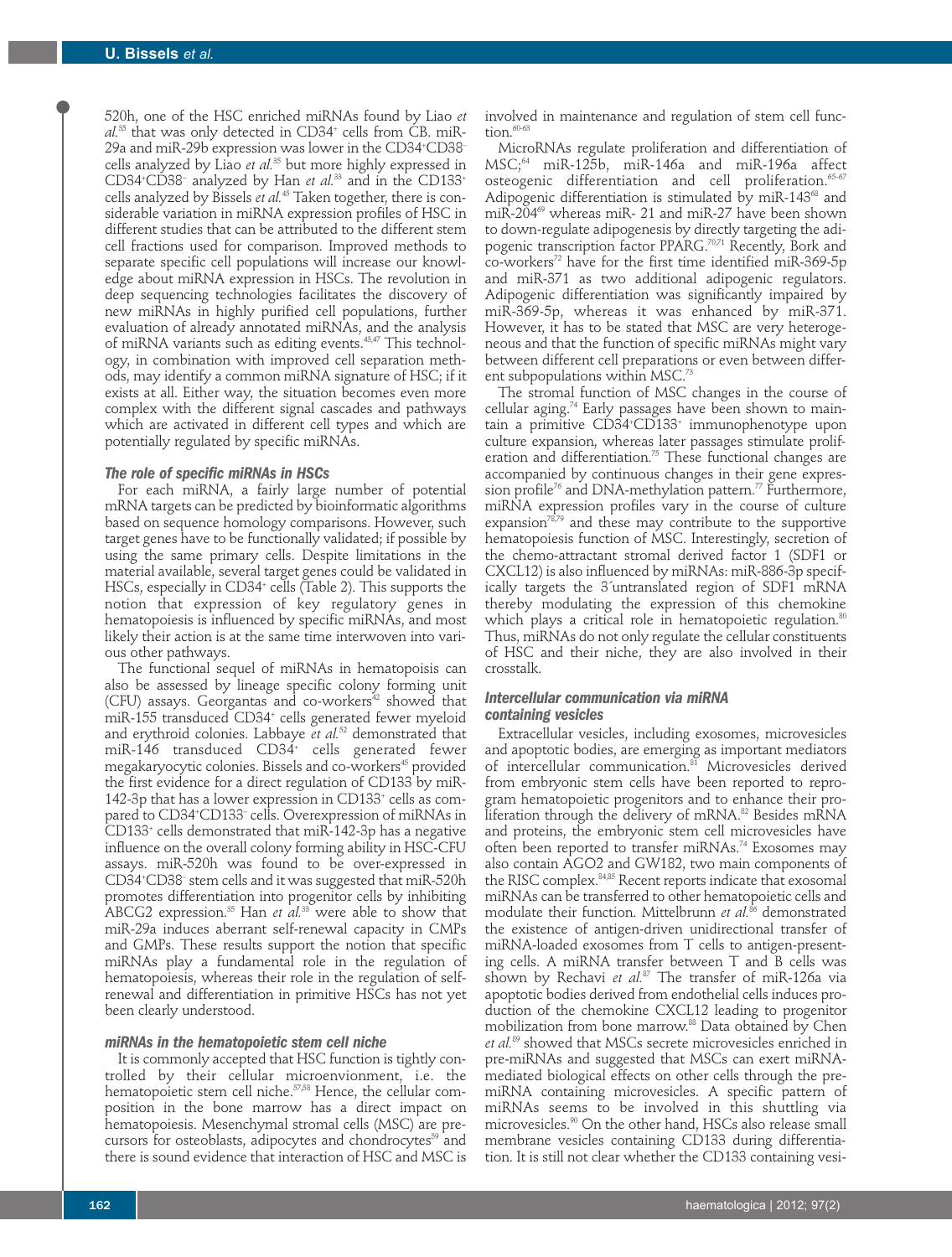| <b>miRNA</b>      | <b>Function</b>                                                                                                | <b>Cell type expressing miRNA</b>                 | <b>Target Genes</b> | <b>Reference</b> |
|-------------------|----------------------------------------------------------------------------------------------------------------|---------------------------------------------------|---------------------|------------------|
| $miR-10a$         | Down-regulated during megakaryocytopoiesis                                                                     | $CD34+$ cells                                     | HOXA1               | [48]             |
| $miR-15a$         | Overexpression of miR-15a blocked erythroid<br>and myeloid colony formation                                    | $CD34+$ cells                                     | <b>MYB</b>          | $[49]$           |
| $miR-24$          | Inhibits erythropoiesis                                                                                        | $CD34+$ cells                                     | ALK4                | [50]             |
| $miR-29a$         | Promotes progenitor proliferation                                                                              | Lin CD34+CD38 CD90+CD45RA cells<br>$CD133+$ cells | HBP1<br>FZD5, TPM1  | $[33]$<br>[36]   |
| $miR-34a$         | Up-regulated during megakaryocyte differentiation,<br>involved in regulation of dendritic cell differentiation | $CD34+$ cells                                     | CDK4, CDK6, MYB     | [51]             |
| $m$ i $R-125b$    | <b>Expansion of HSCs</b>                                                                                       | Lin CD34+CD38 CD90+CD45RA cells                   | BMF, KLF13          | $[34]$           |
| $miR-130a$        | Down-regulated during megakaryocytopoiesis                                                                     | $CD34+$ cells                                     | <b>MAFB</b>         | $[48]$           |
| $miR-142-3p$      | Negative influence on the proliferation of CD133 <sup>+</sup> cells                                            | $CD133+$ cells                                    | PROM1               | [36]             |
| $m$ i $R-146$     | Down-regulation during megakaryopoises                                                                         | $CD34+$ cells                                     | CXCR4               | $[52]$           |
| $m$ i $R-150$     | Drives differentiation towards megakaryocytes                                                                  | MEP (CD34+CD38+IL-3R $\alpha$ -CD45RA-)           | <b>MYB</b>          | $[24]$           |
| $miR-155$         | Inhibition of myeloid and erythroid colony<br>generation by CD34+ cells                                        | $CD34+$ cells                                     | Ets-1, MEIS1        | [42, 53]         |
| $miR-221$         | Inhibits erythropoiesis                                                                                        | $CD34+$ cells                                     | <b>KIT</b>          | [25, 27]         |
| $miR-222$         | Inhibits erythropoiesis                                                                                        | $CD34+$ cells                                     | KIT                 | [25, 27]         |
| $miR-223$         | Inhibits granulocyte and erythroid differentiation                                                             | $CD34+$ cells                                     | LMO2, NFI-A         | [54, 55]         |
| $m$ iR-424        | Up-regulated during monocyte/macrophage<br>differentiation                                                     | $CD34+$ cells                                     | NFI-A               | [56]             |
| $miR-451$         | Promotes erythroid differentiation                                                                             | $CD34+$ cells                                     | n.a.                | [25, 26, 28]     |
| $miR-520h$        | Promotes differentiation of HSCs into progenitor cells                                                         | CD34+CD38-cells                                   | ABCG <sub>2</sub>   | $[35]$           |
| miR-17-92 cluster | Controls monocytic differentiation                                                                             | $CD34+$ cells                                     | AML1, M-CSFR        | $[29]$           |

#### Table 2. miRNAs in human HSCs and their targets.

cles carry miRNAs. Such vesicles might be internalized by MSC feeder cells and miRNAs might thereby be further implicated in the crosstalk of stem cells with their niche.<sup>91</sup> There is also evidence that a significant fraction of extracellular miRNAs resides outside of vesicles<sup>92</sup> and that Ago2 complexes carry the extracellular circulating miRNAs independent of vesicles in human plasma.<sup>93, 94</sup> However, whether these complexes are released on purpose with the aim of targeting specific cell surface receptors needs to be further investigated. Taken together, intercellular communication via miRNA containing vesicles is an exciting new research field but cell type specificity and functional relevance need to be further validated.

#### *Application potential of miRNAs in hematopoiesis*

There is evidence that specific miRNAs harbor prognostic significance to predict response to therapy or to provide indicators of clinical outcome.95 Several studies indicate that expression profiling of miRNAs is a suitable method for cancer subtype classification with prognostic value.<sup>96,97</sup> miRNAs can be detected in body fluids including serum and, therefore, are promising novel non-invasive biomarkers for diagnosis. A few studies have described the miRNA expression profiles of plasma<sup>98</sup> and serum,<sup>99</sup> and provide a basis for further analysis. In addition, a number of studies analyzed miRNA levels in the circulation and correlated them to physiological conditions. A summary of these studies has been provided by Schöler et al.<sup>100</sup>

Apart from such biomarker approaches, miRNAs can also be used to generate induced pluripotent stem cells (iPS). In 2006, it was discovered that somatic cells could be reprogrammed into iPS cells by ectopic expression of Oct4, Soc2, Klf4 and Myc.<sup>101</sup> Several studies have analyzed the

roles of miRNAs in reprogramming, as summarized by Mallanna and Rizzino.<sup>102</sup> Oct4 and Sox2 bind to a conserved promoter region of miR-302 cluster and are required for the transcriptional regulation of miR-302a.<sup>103</sup> It has been demonstrated that miR-302 and miR-372 promote reprogramming of human fibroblasts to iPS by accelerating mesenchymal-epithelial transition.<sup>104,105</sup> Furthermore, introduction of miRNAs specific to embryonic stem cells, such as subsets of the miR-290 cluster, increases the generation of mouse iPS cells in combination with Sox2, Oct4 and Klf4.<sup>106</sup> Recently, it has even been shown that expression of the miR302/367 cluster can directly reprogram mouse and human somatic cells to a pluripotent stem cell state in the absence of the commonly used transcription factors.<sup>107</sup> It has also been shown that the miRNA-based reprogramming approach is two orders of magnitude more efficient than standard methods. Reprogramming of murine and human cells is even feasible by direct transfection of mature miRNAs with a non-viral approach.<sup>108</sup> Other authors demonstrated that ectopic expression of Oct4, together with treatment by specific transcription factors can directly mediate conversion of human fibroblasts to multipotent hematopoietic progenitor cells.109 It is, therefore, conceivable that miRNAs may also be used for direct conversion into hematopoietic cell types.

Another possible application for miRNAs is the *in vitro* expansion of HSCs. Generation of higher cell numbers may enhance engraftment and reconstitution upon hematopoietic stem cell transplantation, especially with small volume transplants, e.g. those derived from cord blood: despite the progress achieved over the last decades, there are still no validated and clinically approved protocols available for HSC expansion. Overexpression of miR125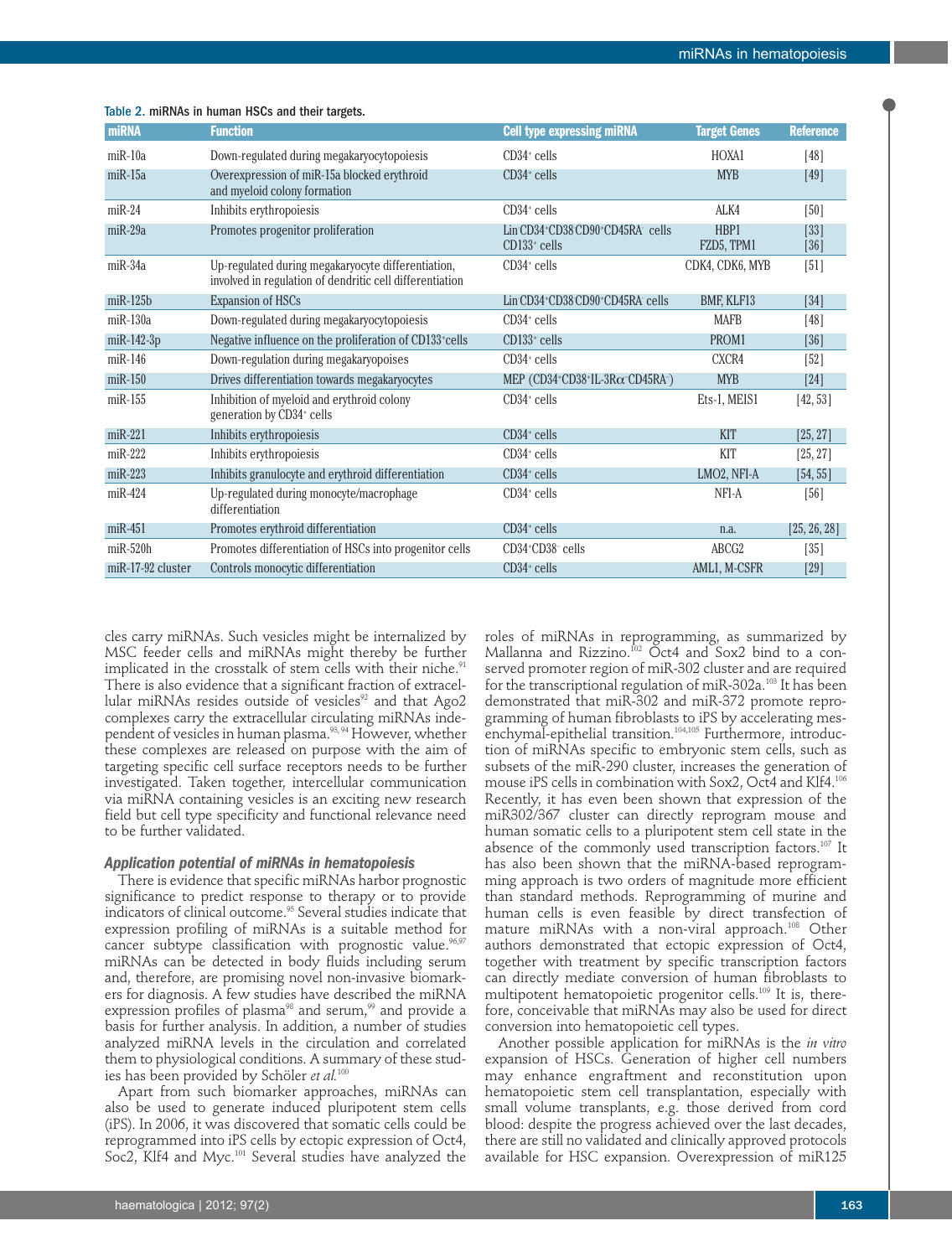

Figure 1. The role of miRNAs in hematopoietic development. miRNAs that regulate different steps of hematopoiesis are indicated in red. These miRNAs were mainly identified using *in vitro* assays with human cells - only those miRNAs labeled with‡were identified in the murine<br>system. Some transcription factors are demonstrated in green according to Orkin a HSC: short-term hematopoietic stem cell; MP: multipotent progenitors; CMP: common myeloid progenitor; CLP: common lymphoid progenitor; MEP: megakaryocyte-erythroid progenitor; GMP: granulocyte-macrophage progenitor; ErP: erythroid progenitor; MkP: megakaryocyte progenitor; RBC: red blood cells; NK: natural killer.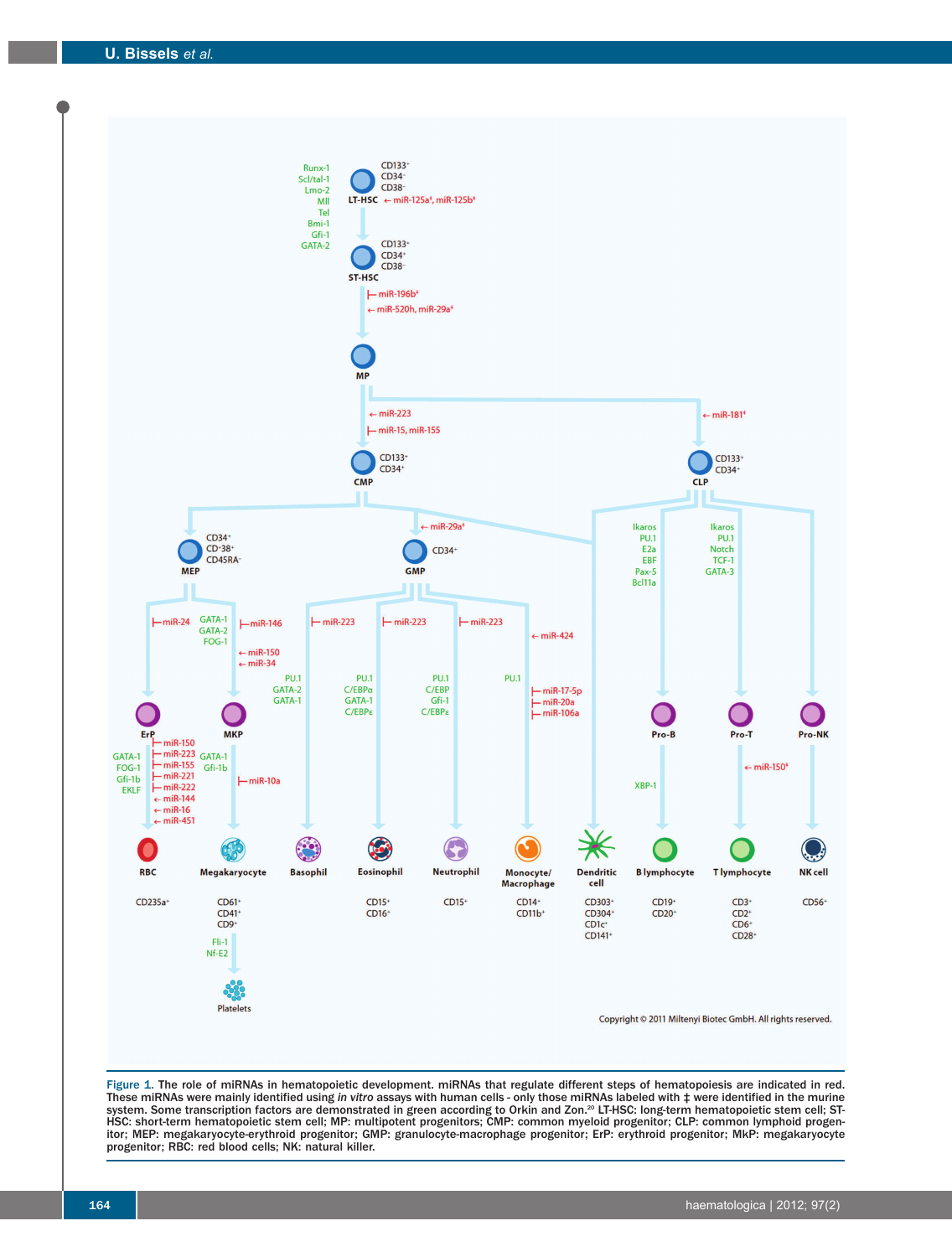has been suggested to increase HSC numbers *in vivo* by more than 8-fold, potentially through targeting of multiple proapoptotic genes.38 Starczynowski *et al.*<sup>110</sup> have overexpressed miR-146a in murine HSC. As mentioned above, this miRNA was up-regulated in HSC-fractions of various different studies. Overexpression of miR-146a in HSC, followed by bone marrow transplantation, resulted in a transient myeloid expansion, decreased erythropoiesis, impaired bone marrow reconstitution in recipient mice, and reduced survival of HSC.110 So far, miRNAs have not enhanced the stem cell pool and it is conceivable that they have to be applied in combinations or in a time dependent manner. The complex mechanism of miRNAs acting in a cell type dependent manner in an orchestra of target genes and pathways make miRNAs a challenging tool for culture expansion. However, the recently achieved breakthroughs in the generation of iPS cells by using miRNAs raises hopes for successful *in vitro* expansion of HSCs with miRNAs.

#### *Conclusion*

miRNAs are master regulators of hematopoiesis with a high potential for use in regenerative medicine. Many miRNAs have been implicated in lineage choices of hematopoietic development. They can act through numerous pathways that synergize to regulate and enforce cell fate decisions, if the corresponding target mRNAs are transcribed and accessible at the time. There is also growing evidence that miRNAs resemble targets as well as effectors in epigenetic changes such as  $DNA$  methylation.<sup>72,111,112</sup> Thus, a mono-causal relation between a miRNA targeting a specific gene and thereby developing a specific function is unlikely. Quantitative miRNA data derived from highly purified cell populations, together with sophisticated bioinformatic analysis and systems biology, appear to be necessary to understand how miRNA shape the hematopoietic landscape.

# **Authorship and Disclosures**

*The information provided by the authors about contributions from persons listed as authors and in acknowledgments is available with the full text of this paper at www.haematologica.org.*

*Financial and other disclosures provided by the authors using the ICMJE (www.icmje.org) Uniform Format for Disclosure of Competing Interests are also available at www.haematologica.org.*

## **References**

- 1. Lee RC, Feinbaum RL, Ambros V. The C. elegans heterochronic gene lin-4 encodes small RNAs with antisense complementarity to lin-14. Cell. 1993;75(5):843-54.
- 2. Wightman B, Ha I, Ruvkun G. Posttranscriptional regulation of the heterochronic gene lin-14 by lin-4 mediates temporal pattern formation in C. elegans. Cell. 1993;75(5):855-62.
- 3. Elbashir SM, Harborth J, Lendeckel W, Yalcin A, Weber K, Tuschl T. Duplexes of 21-nucleotide RNAs mediate RNA interference in cultured mammalian cells. Nature. 2001;411(6836):494-8.
- 4. Lagos-Quintana M, Rauhut R, Lendeckel W, Tuschl T. Identification of novel genes coding for small expressed RNAs. Science. 2001;294(5543):853-8.
- 5. Lim LP, Lau NC, Garrett-Engele P, Grimson A, Schelter JM, Castle J, et al. Microarray analysis shows that some microRNAs downregulate large numbers of target mRNAs. Nature. 2005;433(7027):769-73.
- 6. Friedman RC, Farh KK, Burge CB, Bartel DP. Most mammalian mRNAs are conserved targets of microRNAs. Genome Res. 2009;19(1):92-105.
- 7. Ambros V, Bartel B, Bartel DP, Burge CB, Carrington JC, Chen X, et al. A uniform system for microRNA annotation. RNA. 2003;9(3):277-9.
- 8. Kim VN, Han J, Siomi MC. Biogenesis of small RNAs in animals. Nat Rev Mol Cell Biol. 2009;10(2):126-39.
- 9. Bartel DP. MicroRNAs: genomics, biogenesis, mechanism, and function. Cell. 2004; 116(2):281-97.
- 10. Navarro F, Lieberman J. Small RNAs guide hematopoietic cell differentiation and function. J Immunol. 2010;184(11):5939-47.
- 11. Rossi RL, Rossetti G, Wenandy L, Curti S, Ripamonti A, Bonnal RJ, et al. Distinct microRNA signatures in human lympho-

cyte subsets and enforcement of the naive state in CD4(+) T cells by the microRNA miR-125b. Nat Immunol. 2011;12(8):796- 803.

- 12. Gangaraju VK, Lin H. MicroRNAs: key regulators of stem cells. Nat Rev Mol Cell Biol. 2009;10(2):116-25.
- 13. Bernstein E, Kim SY, Carmell MA, Murchison EP, Alcorn H, Li MZ, et al. Dicer is essential for mouse development. Nat Genet. 2003;35(3):215-7.
- 14. Wang Y, Baskerville S, Shenoy A, Babiarz JE, Baehner L, Blelloch R. Embryonic stem cell-specific microRNAs regulate the G1-S transition and promote rapid proliferation. Nat Genet. 2008;40(12):1478-83.
- 15. Wang Y, Medvid R, Melton C, Jaenisch R, Blelloch R. DGCR8 is essential for microRNA biogenesis and silencing of embryonic stem cell self-renewal. Nat Genet. 2007;39(3):380-5.
- 16. Cobb BS, Nesterova TB, Thompson E, Hertweck A, O'Connor E, Godwin J, et al. T cell lineage choice and differentiation in the absence of the RNase III enzyme Dicer. J Exp Med. 2005;201(9):1367-73.
- 17. Cobb BS, Hertweck A, Smith J, O'Connor E, Graf D, Cook T, et al. A role for Dicer in immune regulation. J Exp Med. 2006;203  $(11):2519-27$
- 18. O'Carroll D, Mecklenbrauker I, Das PP, Santana A, Koenig U, Enright AJ, et al. A Slicer-independent role for Argonaute 2 in hematopoiesis and the microRNA pathway. Genes Dev. 2007;21(16):1999-2004.
- 19. Xiao C, Rajewsky K. MicroRNA control in the immune system: basic principles. Cell. 2009;136(1):26-36.
- 20. Orkin SH, Zon LI. Hematopoiesis: an evolving paradigm for stem cell biology. Cell. 2008;132(4):631-44.
- 21. Rodriguez A, Vigorito E, Clare S, Warren MV, Couttet P, Soond DR, et al. Requirement of bic/microRNA-155 for normal immune function. Science. 2007;316 (5824):608-11.
- 22. Thai TH, Calado DP, Casola S, Ansel KM, Xiao C, Xue Y, et al. Regulation of the germinal center response by microRNA-155. Science. 2007;316(5824):604-8.
- 23. Chen CZ, Li L, Lodish HF, Bartel DP. MicroRNAs modulate hematopoietic lineage differentiation. Science. 2004;303 (5654):83-6.
- 24. Lu J, Guo S, Ebert BL, Zhang H, Peng X, Bosco J, et al. MicroRNA-mediated control of cell fate in megakaryocyte-erythrocyte progenitors. Dev Cell. 2008;14(6):843-53.
- 25. Bruchova H, Yoon D, Agarwal AM, Mendell J, Prchal JT. Regulated expression of microRNAs in normal and polycythemia vera erythropoiesis. Exp Hematol. 2007; 35(11):1657-67.
- 26. Dore LC, Amigo JD, Dos Santos CO, Zhang Z, Gai X, Tobias JW, et al. A GATA-1-regulated microRNA locus essential for erythropoiesis. Proc Natl Acad Sci USA. 2008;105(9):3333-8.
- 27. Felli N, Fontana L, Pelosi E, Botta R, Bonci D, Facchiano F, et al. MicroRNAs 221 and 222 inhibit normal erythropoiesis and erythroleukemic cell growth via kit receptor down-modulation. Proc Natl Acad Sci USA. 2005;102(50):18081-6.
- 28. Zhan M, Miller CP, Papayannopoulou T, Stamatoyannopoulos G, Song CZ. MicroRNA expression dynamics during murine and human erythroid differentiation. Exp Hematol. 2007;35(7):1015-25.
- 29. Fontana L, Pelosi E, Greco P, Racanicchi S, Testa U, Liuzzi F, et al. MicroRNAs 17-5p-20a-106a control monocytopoiesis through AML1 targeting and M-CSF receptor upregulation. Nat Cell Biol. 2007;9(7):775-87.
- 30. Xiao C, Calado DP, Galler G, Thai TH, Patterson HC, Wang J, et al. MiR-150 controls B cell differentiation by targeting the transcription factor c-Myb. Cell. 2007; 131(1):146-59.
- 31. Zhou B, Wang S, Mayr C, Bartel DP, Lodish HF. miR-150, a microRNA expressed in mature B and T cells, blocks early B cell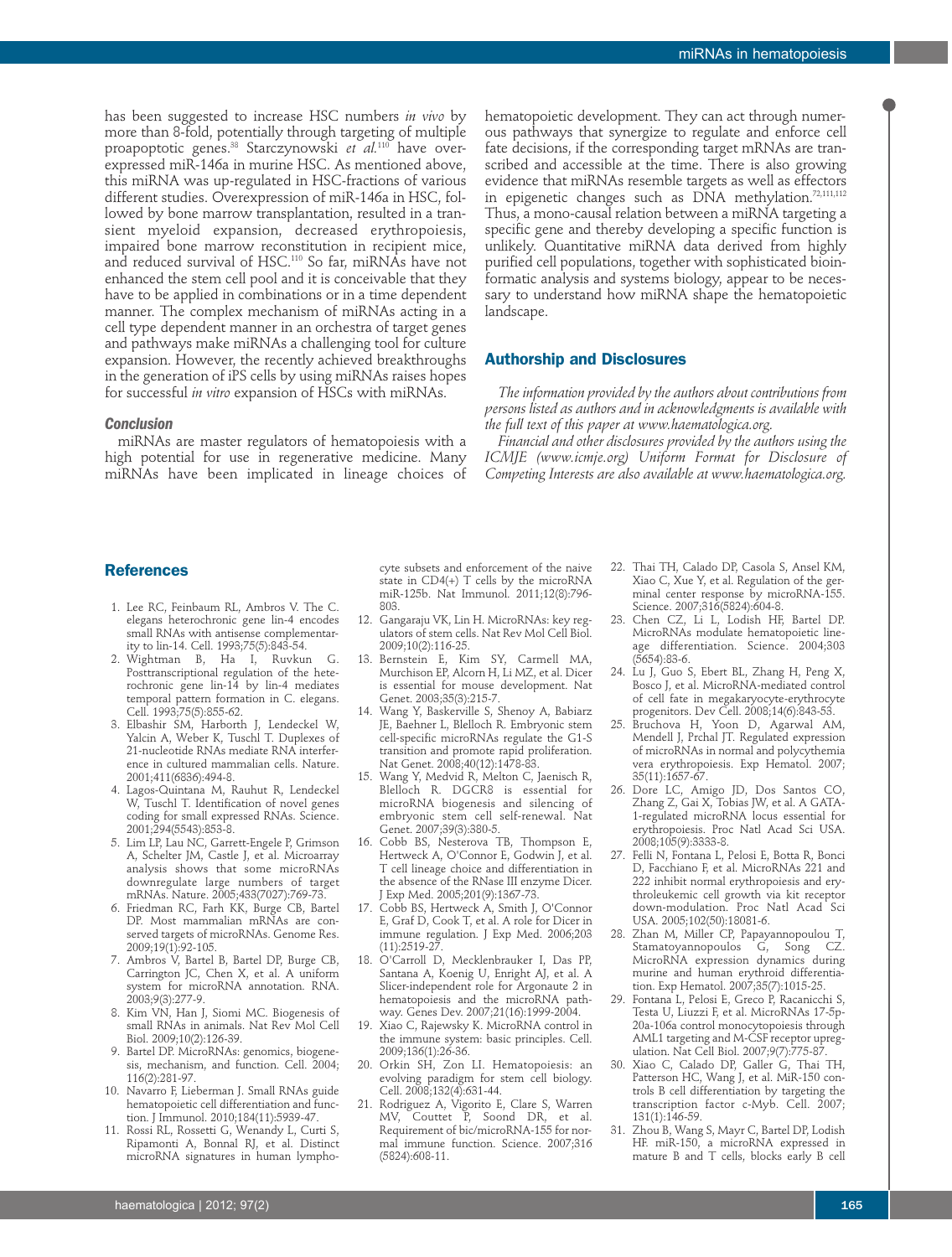development when expressed prematurely. Proc Natl Acad Sci USA. 2007;104(17): 7080-5.

- 32. Surdziel E, Cabanski M, Dallmann I, Lyszkiewicz M, Krueger A, Ganser A, et al. Enforced expression of miR-125b affects myelopoiesis by targeting multiple signaling pathways. Blood. 2011;117(16):4338- 48.
- 33. Han YC, Park CY, Bhagat G, Zhang J, Wang Y, Fan JB, et al. microRNA-29a induces<br>aberrant self-renewal capacity in self-renewal capacity in hematopoietic progenitors, biased myeloid development, and acute myeloid leukemia. J Exp Med. 2010;207(3):475-89.
- 34. Ooi AG, Sahoo D, Adorno M, Wang Y, Weissman IL, Park CY. MicroRNA-125b expands hematopoietic stem cells and enriches for the lymphoid-balanced and lymphoid-biased subsets. Proc Natl Acad Sci USA. 2010;107(50):21505-10.
- 35. Liao R, Sun J, Zhang L, Lou G, Chen M, Zhou D, et al. MicroRNAs play a role in the development of human hematopoietic stem cells. J Cell Biochem. 2008;104(3):805- 17.
- 36. Bissels U, Wild S, Tomiuk S, Hafner M, Scheel H, Mihailovic A, et al. Combined Characterization of microRNA and mRNA Profiles Delineates Early Differentiation Pathways of CD133(+) and CD34(+) Hematopoietic Stem and Progenitor Cells. Stem Cells. 2011;29(5):847-57.
- 37. Jin P, Wang E, Ren J, Childs R, Shin JW, Khuu H, et al. Differentiation of two types of mobilized peripheral blood stem cells by microRNA and cDNA expression analysis. J Transl Med. 2008;6:39.
- 38. Guo S, Lu J, Schlanger R, Zhang H, Wang JY, Fox MC, et al. MicroRNA miR-125a controls hematopoietic stem cell number. Proc Natl Acad Sci USA. 2010;107(32): 14229-34.
- 39. O'Connell RM, Chaudhuri AA, Rao DS, Gibson WS, Balazs AB, Baltimore D. MicroRNAs enriched in hematopoietic stem cells differentially regulate long-term hematopoietic output. Proc Natl Acad Sci USA. 2010;107(32):14235-40.
- 40. Petriv OI, Kuchenbauer F, Delaney AD, Lecault V, White A, Kent D, et al. Comprehensive microRNA expression profiling of the hematopoietic hierarchy. Proc Natl Acad Sci USA. 2010 ;107(35):15443-8.
- 41. Arnold CP, Tan R, Zhou B, Yue SB, Schaffert S, Biggs JR, et al. MicroRNA programs in normal and aberrant stem and progenitor cells. Genome Res. 2011.
- 42. Georgantas RW, 3rd, Hildreth R, Morisot S, Alder J, Liu CG, Heimfeld S, et al. CD34+<br>hematopoietic stem-progenitor cell hematopoietic stem-progenitor microRNA expression and function: a circuit diagram of differentiation control. Proc Natl Acad Sci USA. 2007;104(8):2750-5.
- 43. Landgraf P, Rusu M, Sheridan R, Sewer A, Iovino N, Aravin A, et al. A mammalian microRNA expression atlas based on small RNA library sequencing. Cell. 2007;129(7): 1401-14.
- 44. Merkerova M, Vasikova A, Belickova M, Bruchova H. MicroRNA expression profiles in umbilical cord blood cell lineages. Stem Cells Dev. 2009;19(1):17-26.
- 45. Bissels U, Wild S, Tomiuk S, Hafner M, Scheel H, Mihailovic A, et al. Combined Characterization of MicroRNA and mRNA Profiles Delineates Early Differentiation Pathways of CD133(+) and CD34(+) Hematopoietic Stem and Progenitor Cells. Stem Cells. 2011;29(5):847-57.
- 46. Bissels U, Wild S, Tomiuk S, Holste A, Hafner M, Tuschl T, et al. Absolute quan-

tification of microRNAs by using a universal reference. RNA. 2009;15(12):2375-84.

- 47. Chiang HR, Schoenfeld LW, Ruby JG, Auyeung VC, Spies N, Baek D, et al. Mammalian microRNAs: experimental evaluation of novel and previously annotated genes. Genes Dev. 2010;24(10):992- 1009.
- 48. Garzon R, Pichiorri F, Palumbo T, Iuliano R, Cimmino A, Aqeilan R, et al. MicroRNA fingerprints during human megakaryocytopoiesis. Proc Natl Acad Sci USA. 2006; 103(13):5078-83.
- 49. Zhao H, Kalota A, Jin S, Gewirtz AM. The c-myb proto-oncogene and microRNA-15a comprise an active autoregulatory feedback loop in human hematopoietic cells. Blood. 2009;113(3):505-16.
- 50. Wang Q, Huang Z, Xue H, Jin C, Ju XL, Han JD, et al. MicroRNA miR-24 inhibits erythropoiesis by targeting activin type I receptor ALK4. Blood. 2008;111(2):588-95.
- 51. Navarro F, Gutman D, Meire E, Caceres M, Rigoutsos I, Bentwich Z, et al. miR-34a contributes to megakaryocytic differentiation of K562 cells independently of p53. Blood. 2009;114(10):2181-92.
- 52. Labbaye C, Spinello I, Quaranta MT, Pelosi E, Pasquini L, Petrucci E, et al. A three-step<br>pathway comprising PLZF/miRpathway comprising PLZF/miR-146a/CXCR4 controls megakaryopoiesis. Nat Cell Biol. 2008;10(7):788-801.
- 53. Romania P, Lulli V, Pelosi E, Biffoni M, Peschle C, Marziali G. MicroRNA 155 modulates megakaryopoiesis at progenitor and precursor level by targeting Ets-1 and Meis1 transcription factors. Br J Haematol. 2008;143(4):570-80.
- 54. Fazi F, Rosa A, Fatica A, Gelmetti V, De Marchis ML, Nervi C, et al. A minicircuitry comprised of microRNA-223 and transcription factors NFI-A and C/EBPalpha regulates human granulopoiesis. Cell. 2005; 123(5):819-31.
- 55. Felli N, Pedini F, Romania P, Biffoni M, Morsilli O, Castelli G, et al. MicroRNA 223-dependent expression of LMO2 reguerythropoiesis. Haematologica. 2009;94(4):479-86.
- 56. Rosa A, Ballarino M, Sorrentino A, Sthandier O, De Angelis FG, Marchioni M, et al. The interplay between the master transcription factor PU.1 and miR-424 regulates human monocyte/macrophage differentiation. Proc Natl Acad Sci USA. 2007;104(50):19849-54.
- 57. Schofield R. The relationship between the spleen colony-forming cell and the haemopoietic stem cell. Blood Cells. 1978;4(1-2):7-25.
- 58. Wilson A, Trumpp A. Bone-marrow haematopoietic-stem-cell NatRevImmunol. 2006;6(2):93-106.
- 59. Dominici M, Le Blanc K, Mueller I, Slaper-Cortenbach I, Marini F, Krause D, et al. Minimal criteria for defining multipotent<br>mesenchymal stromal cells. The mesenchymal stromal International Society for Cellular Therapy position statement. Cytotherapy. 2006;8(4): 315-7.
- 60. Mendez-Ferrer S, Michurina TV, Ferraro F, Mazloom AR, Macarthur BD, Lira SA, et al. Mesenchymal and haematopoietic stem cells form a unique bone marrow niche. Nature. 2010;466(7308):829-34.
- Wagner W, Wein F, Roderburg C, Saffrich R, Faber A, Krause U, et al. Adhesion of hematopoietic progenitor cells to human mesenchymal stem cells as a model for cellcell interaction. ExpHematol. 2007;35(2): 314-25.
- 62. Walenda T, Bokermann G, Ventura Ferreira

M, Pieroth D, Hieronymus T, Neuss S, et al. Synergistic effects of growth factors and mesenchymal stromal cells for expansion of hematopoietic stem and progenitor cells. Exp Hematol. 2011;39(6):617-28.

- 63. Jing D, Fonseca AV, Alakel N, Fierro FA, Muller K, Bornhauser M, et al. Hematopoietic stem cells in co-culture with mesenchymal stromal cells--modeling the<br>niche compartments in vitro. compartments Haematologica. 2011;95(4):542-50.
- Schoolmeesters A, Eklund T, Leake D, Vermeulen A, Smith Q, Force Aldred S, et al. Functional profiling reveals critical role for miRNA in differentiation of human mesenchymal stem cells. PLoS One. 2009;4(5):e5605.
- 65. Cho HH, Shin KK, Kim YJ, Song JS, Kim JM, Bae YC, et al. NF-kappaB activation stimulates osteogenic differentiation of mesenchymal stem cells derived from human adipose tissue by increasing TAZ expression. J Cell Physiol. 2010;223(1):168- 77.
- 66. Kim YJ, Bae SW, Yu SS, Bae YC, Jung JS. miR-196a regulates proliferation and osteogenic differentiation in mesenchymal stem cells derived from human adipose tissue. J Bone Miner Res. 2009;24(5):816-25.
- 67. Mizuno Y, Yagi K, Tokuzawa Y, Kanesaki-Yatsuka Y, Suda T, Katagiri T, et al. miR-125b inhibits osteoblastic differentiation by down-regulation of cell proliferation. Biochem Biophys Res Commun. 2008;368 (2):267-72.
- 68. Esau C, Kang X, Peralta E, Hanson E, Marcusson EG, Ravichandran LV, et al. MicroRNA-143 regulates adipocyte differentiation. J Biol Chem. 2004;279(50):52361- 5.
- 69. Huang J, Zhao L, Xing L, Chen D. MicroRNA-204 regulates Runx2 protein expression and mesenchymal progenitor cell differentiation. Stem Cells. 2011;28(2): 357-64.
- 70. Kim SY, Kim AY, Lee HW, Son YH, Lee GY, Lee JW, et al. miR-27a is a negative regulator of adipocyte differentiation via suppressing PPARgamma expression. Biochem Biophys Res Commun. 2010;392(3):323-8.
- 71. Kim YJ, Hwang SJ, Bae YC, Jung JS. MiR-21<br>regulates adipogenic differentiation adipogenic through the modulation of TGF-beta signaling in mesenchymal stem cells derived from human adipose tissue. Stem Cells. 2009;27(12):3093-102.
- 72. Bork S, Horn P, Castoldi M, Hellwig I, Ho AD, Wagner W. Adipogenic differentiation of human mesenchymal stromal cells is down-regulated by microRNA-369-5p and up-regulated by microRNA-371. J Cell Physiol. 2010 Dec 6. [Epub ahead of print]
- 73. Ho AD, Wagner W, Franke W. Heterogeneity of mesenchymal stromal cell preparations. Cytotherapy. 2008;10(4):320- 30.
- 74. Wagner W, Horn P, Bork S, Ho AD. Aging of hematopoietic stem cells is regulated by the stem cell niche. Exp Gerontol. 2008;43(11):974-80.
- 75. Walenda T, Bork S, Horn P, Wein F, Saffrich R, Diehlmann A, et al. Co-culture with mesenchymal stromal cells increases proliferation and maintenance of haematopoietic progenitor cells. J Cell Mol Med. 2010;14(1- 2):337-50.
- 76. Schallmoser K, Bartmann C, Rohde E, Bork S, Guelly C, Obenauf AC, et al. Replicative senescence-associated gene expression changes in mesenchymal stromal cells are similar under different culture conditions. Haematologica. 2010;95(6):867-74.